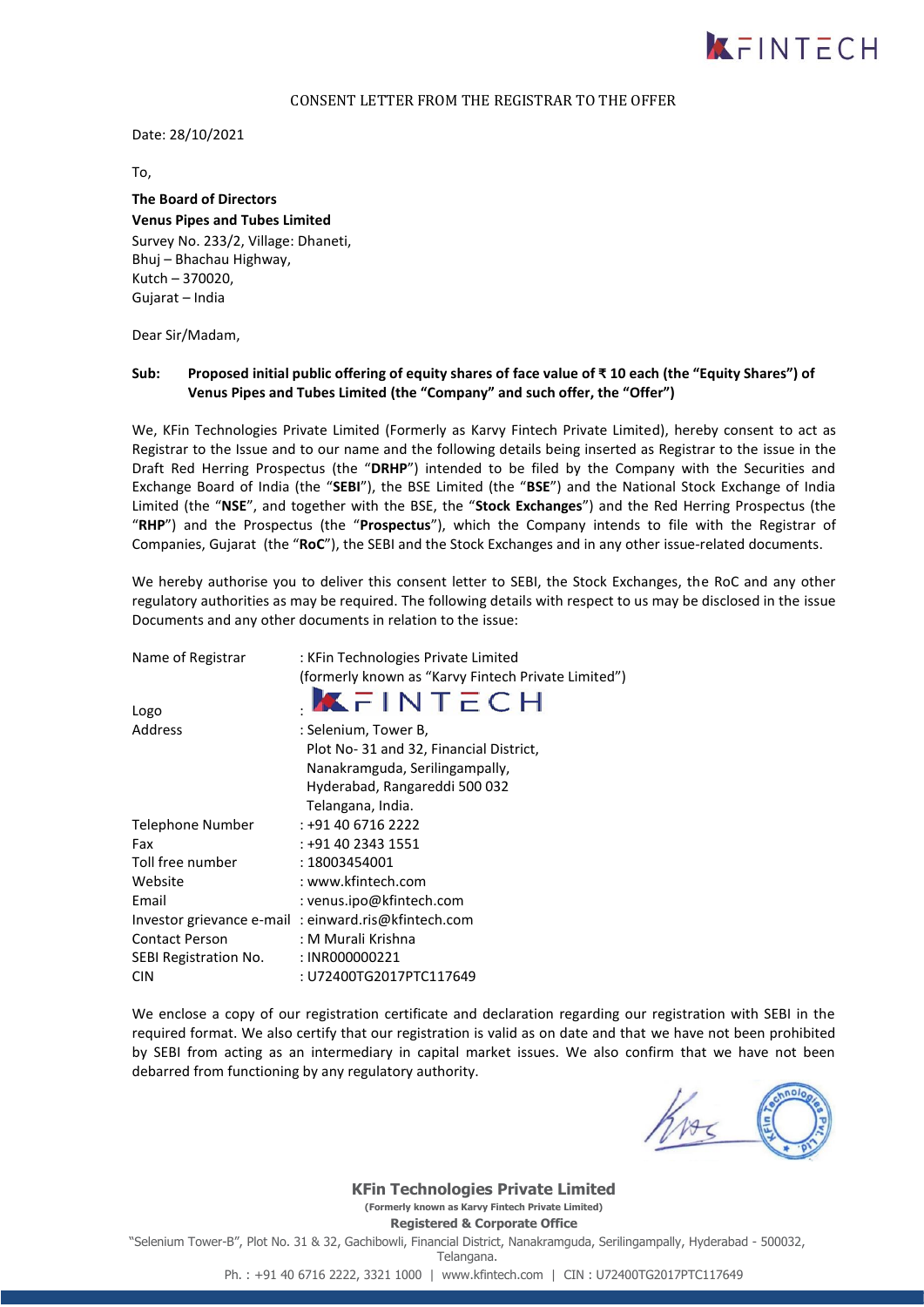

We further confirm that the above information in relation to us is true and correct.

We confirm that we will immediately communicate any changes in writing in the above information to the book running lead managers to the issue (**"Book Running Lead Managers"**) until the date when the Equity Shares allotted and transferred in the issue, commence trading on the Stock Exchanges. In the absence of any such communication from us, Book Running Lead Managers and the legal advisors, each to the Company and the Book Running Lead Managers, can assume that there is no change to the above information until the Equity Shares commence trading on the Stock Exchanges pursuant to the Issue.

This consent letter is for information and for inclusion (in part or full) in the Issue Documents or any other Issue -related material, and may be relied upon by the Company, the Book Running Lead Managers and the legal advisors appointed by the Company and the Book Running Lead Managers in relation to the Issue. We hereby consent to the submission of this consent letter as may be necessary to the SEBI, the RoC, the relevant stock exchanges and any other regulatory authority and/or for the records to be maintained by the Book Running Lead Managers and in accordance with applicable law.

We also consent to the inclusion of this letter as a part of "Material Contracts and Documents for Inspection" in connection with this Issue, which will be available for public for inspection from date of the filing of the RHP until the Bid/ Issue Closing Date.

All capitalized terms used herein and not specifically defined shall have the same meaning as ascribed to them in the Issue Documents, as the case maybe.

Yours faithfully,

For and on behalf of **KFin Technologies Private Limited** 

**Authorized signatory** Name: Ketan H Shroff Designation: Assistant Vice President

**Encl:** As above

**Cc:**

#### **SMC Capitals Limited**

A-401/402, Lotus Corporate Park, Jai Coach Junction, Off WE Highway, Goregaon (East), Mumbai 400063 Maharashtra, India

#### **Legal Counsel to the Issue**

#### **L&L Partners**

*(formerly Luthra and Luthra Law Offices)* 20th Floor, Tower 2 Unit A2, One International Centre (formerly Indiabulls Finance Centre) Elphinstone Road Senapati Bapat Marg, Lower Parel Mumbai 400 013 Maharashtra, India

**KFin Technologies Private Limited (Formerly known as Karvy Fintech Private Limited) Registered & Corporate Office** "Selenium Tower-B", Plot No. 31 & 32, Gachibowli, Financial District, Nanakramguda, Serilingampally, Hyderabad - 500032, Telangana. Ph. : +91 40 6716 2222, 3321 1000 | www.kfintech.com | CIN : U72400TG2017PTC117649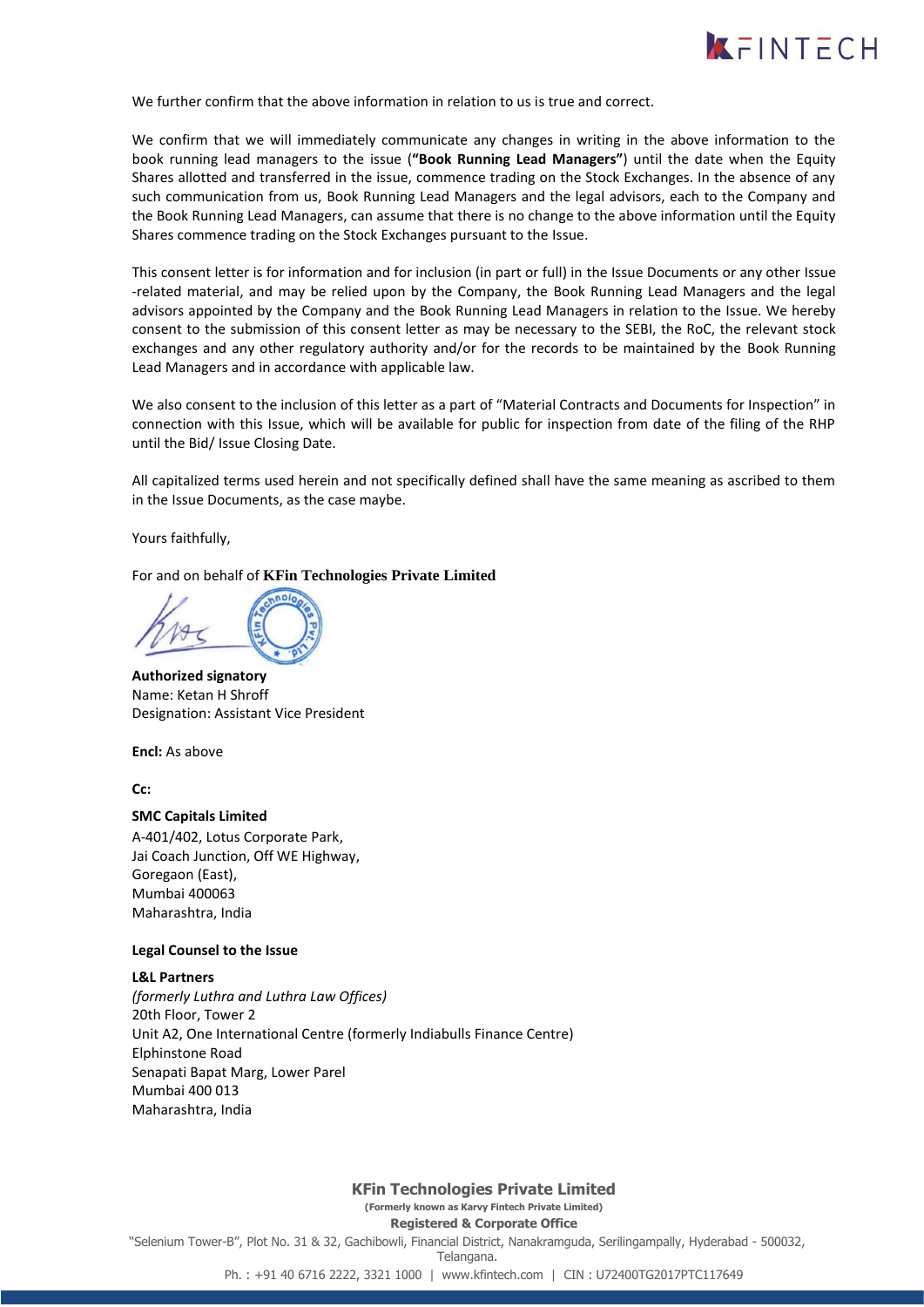

#### **Annexure A**

Date: 28/10/2021

## **Sub: Proposed initial public offering of equity shares of face value of ₹ 10 each (the "Equity Shares") of Venus Pipes and Tubes Limited (the "Company" and such offer, the "Offer")**

|    | <b>Registration Number:</b>                                                                                                                     | INR000000221                            |
|----|-------------------------------------------------------------------------------------------------------------------------------------------------|-----------------------------------------|
| 2. | Date of registration / Renewal of registration:                                                                                                 | December 24, 2019                       |
| 3. | Date of expiry of registration:                                                                                                                 | Not Applicable (Permanent Registration) |
| 4. | If applied for renewal, date of application:                                                                                                    | Not Applicable                          |
| 5. | Any communication from SEBI prohibiting KFin<br>Technologies Private Limited from acting as<br>registrar and share transfer agent to the Issue: | Nil                                     |
| 6. | Any enquiry/investigation being conducted by<br>SEBI:                                                                                           | Nil                                     |
| 7. | Period up to which registration/ renewal fees<br>has been paid:                                                                                 | Not Applicable                          |
| 8. | Details of any penalty imposed                                                                                                                  | Nil                                     |

Yours faithfully,

For and on behalf of **KFin Technologies Private Limited** 

**Authorized signatory** Name: Ketan H Shroff Designation: Assistant Vice President

**KFin Technologies Private Limited (Formerly known as Karvy Fintech Private Limited) Registered & Corporate Office** "Selenium Tower-B", Plot No. 31 & 32, Gachibowli, Financial District, Nanakramguda, Serilingampally, Hyderabad - 500032, Telangana. Ph. : +91 40 6716 2222, 3321 1000 | www.kfintech.com | CIN : U72400TG2017PTC117649